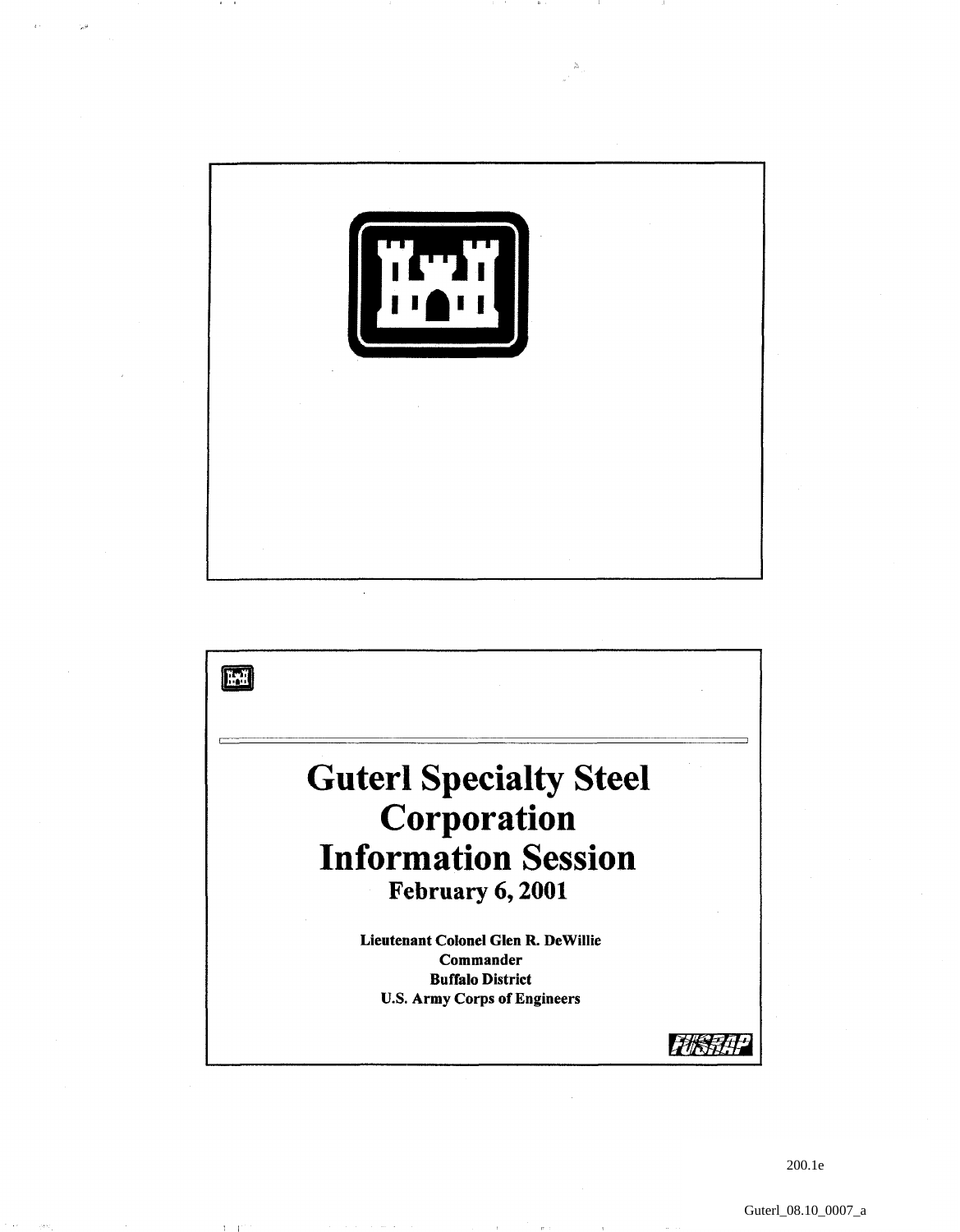

| Agenda                                                                                          |
|-------------------------------------------------------------------------------------------------|
| 7:00 U.S. Army Corps of Engineers project briefing                                              |
| 7:20 Questions and answers                                                                      |
| 7:30 U.S. Department of Energy - Energy Employee's<br>Occupational Illness Compensation Program |
| 7:50 Ouestions and answers                                                                      |
| 8:00 N.Y. S. Department of Environmental Conservation                                           |
| 8:15 Questions and answers                                                                      |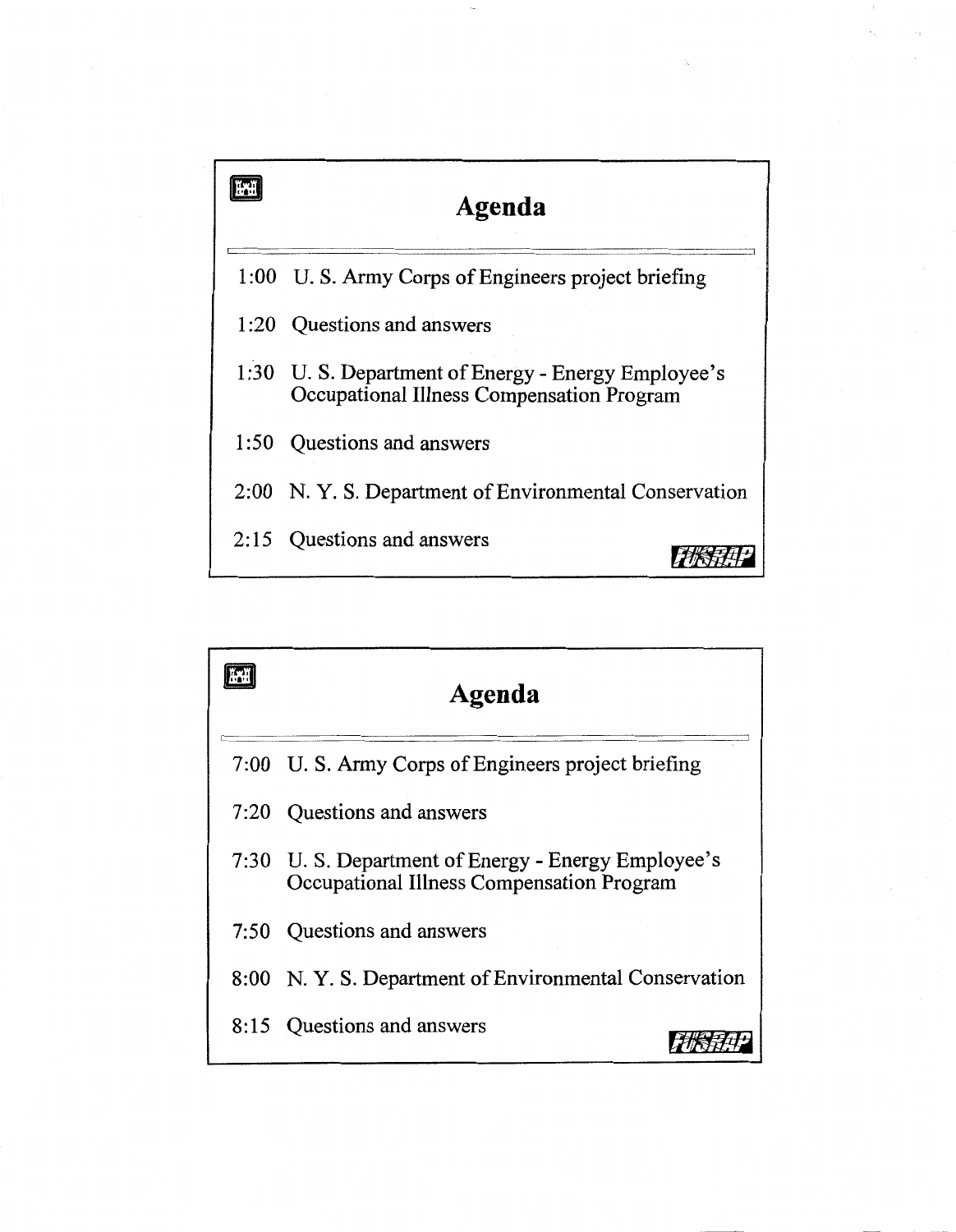

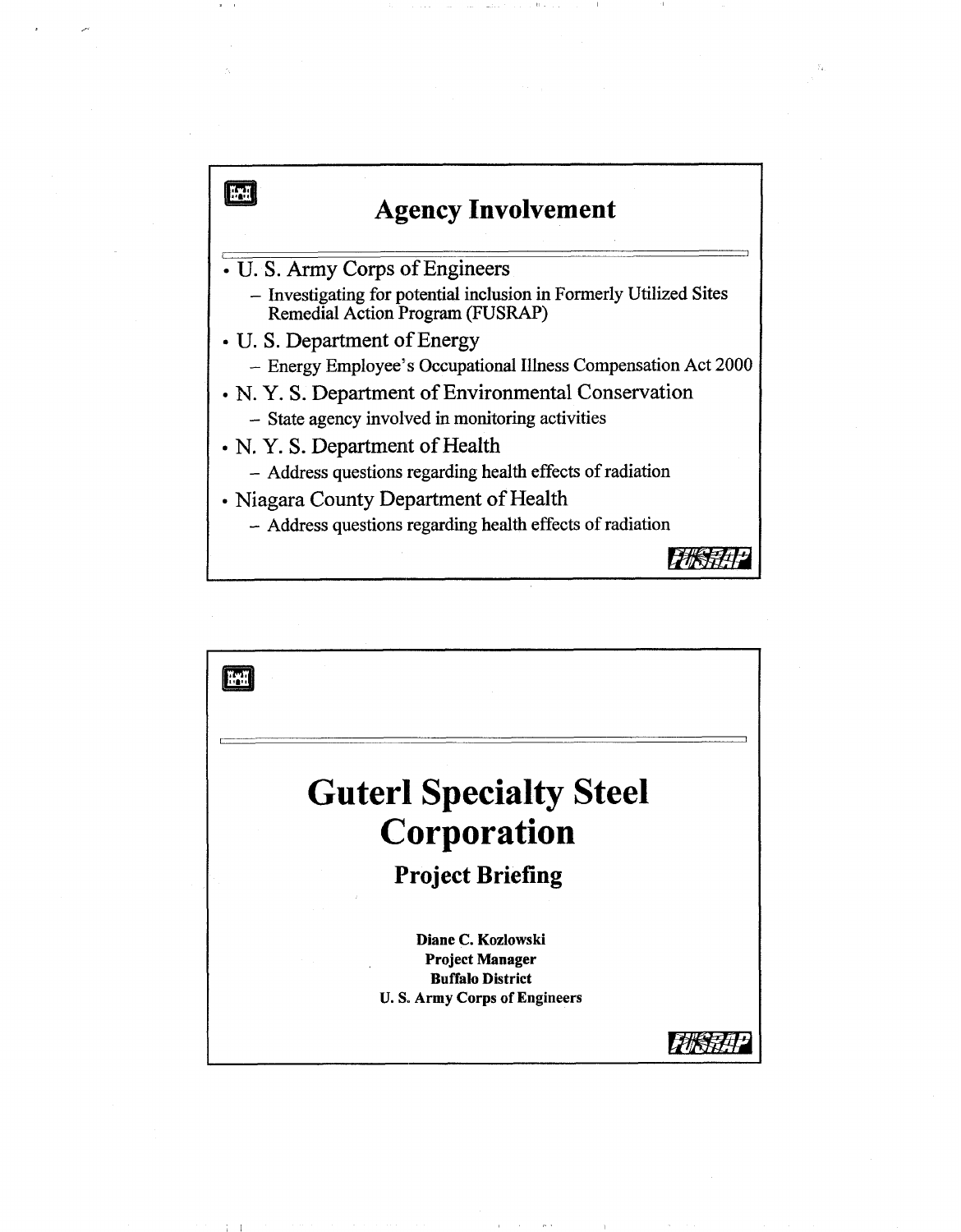

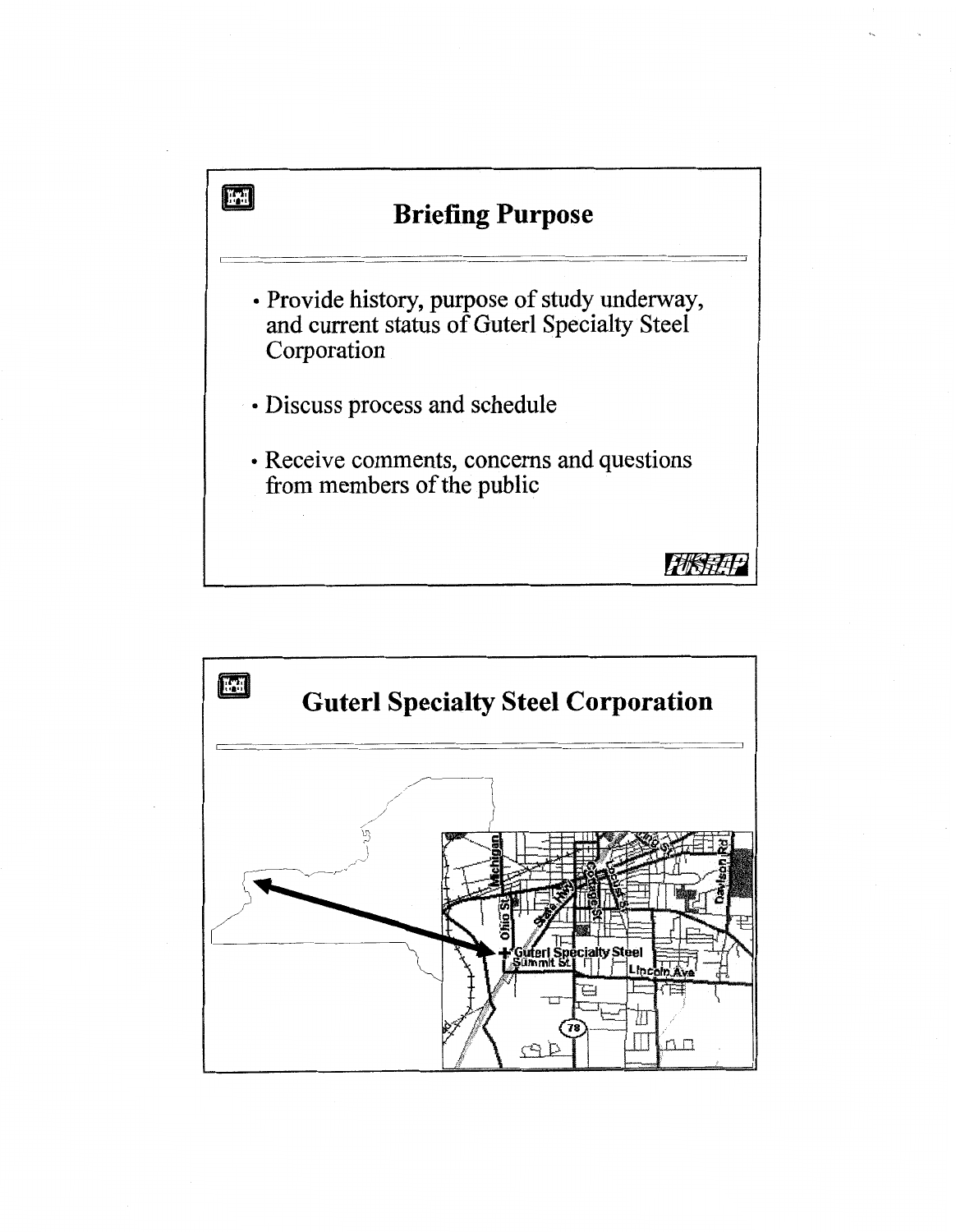



 $\mathcal{R} = 0$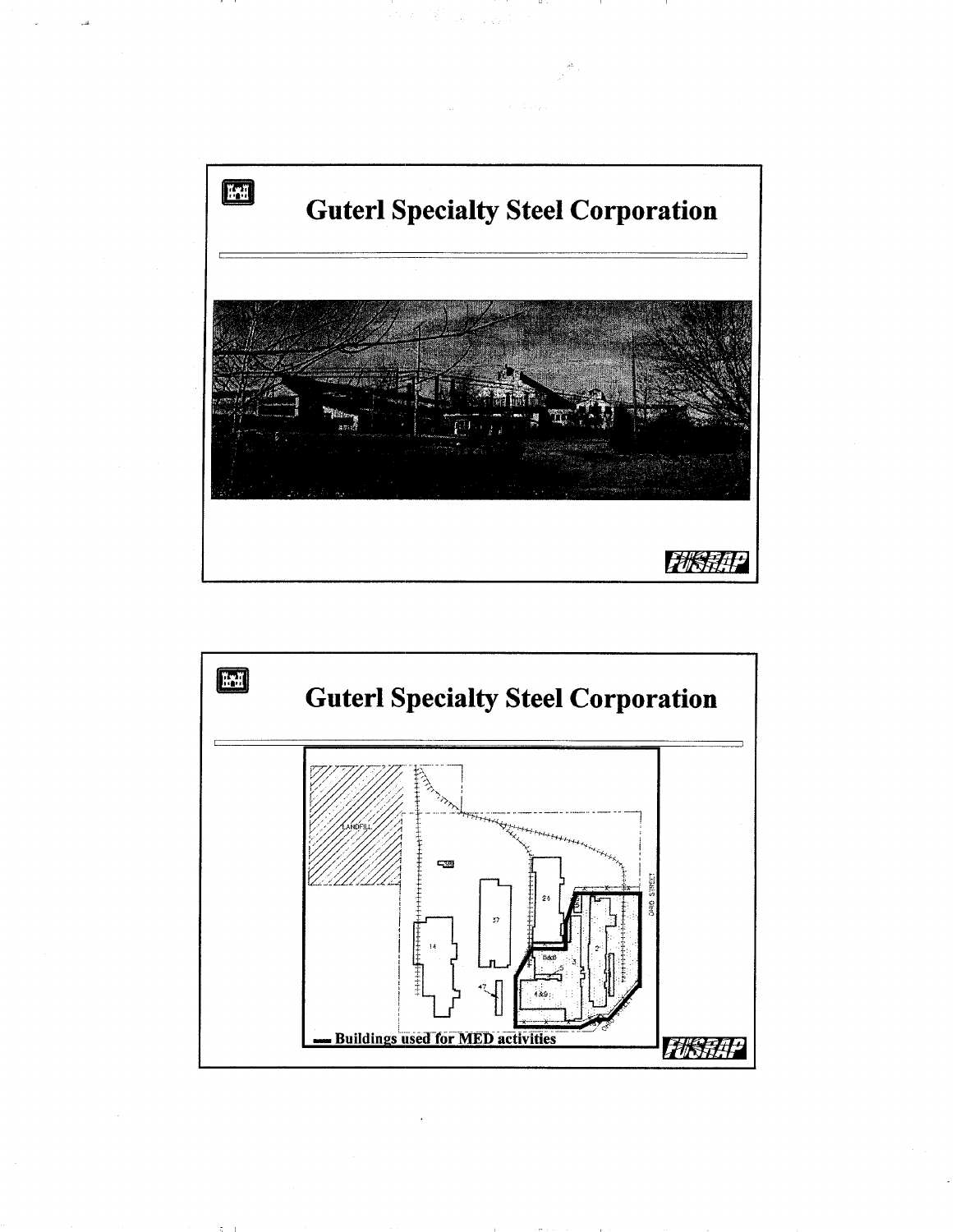## $\begin{tabular}{|c|c|} \hline \hline \quad \quad & \quad \quad & \quad \quad \\ \hline \end{tabular}$ **Guterl Specialty Steel Corporation** History

| $\cdot$ 1948 - 1956 | Simonds Saw and Steel Company<br>milled 25-35 million pounds of<br>uranium and 30-45 thousand<br>pounds of thorium |
|---------------------|--------------------------------------------------------------------------------------------------------------------|
| $\cdot$ 1974        | <b>Formerly Utilized Sites Remedial</b><br>Action Program (FUSRAP)<br>authorized                                   |

FUSHAP

|              | <b>Guterl Specialty Steel Corporation</b><br><b>History (Continued)</b>                                             |
|--------------|---------------------------------------------------------------------------------------------------------------------|
| .1997        | Corps assigned FUSRAP                                                                                               |
| .1999        | Property owner commissioned Oak<br>Ridge Institute for Science and<br>Education to perform a radiological<br>survey |
| $\cdot$ 2000 | Buffalo District asked to<br>investigate Guterl Specialty Steel<br>Corporation                                      |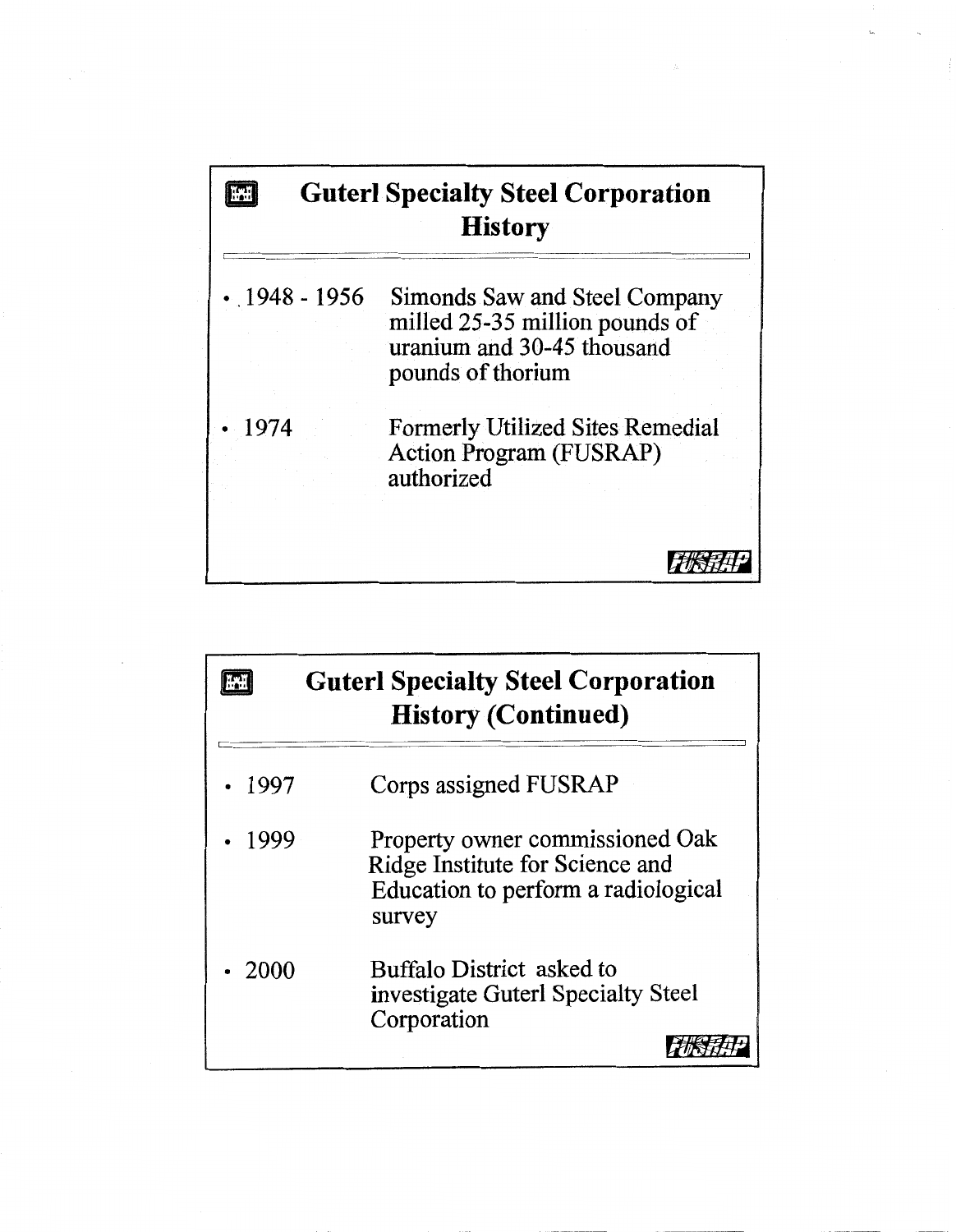